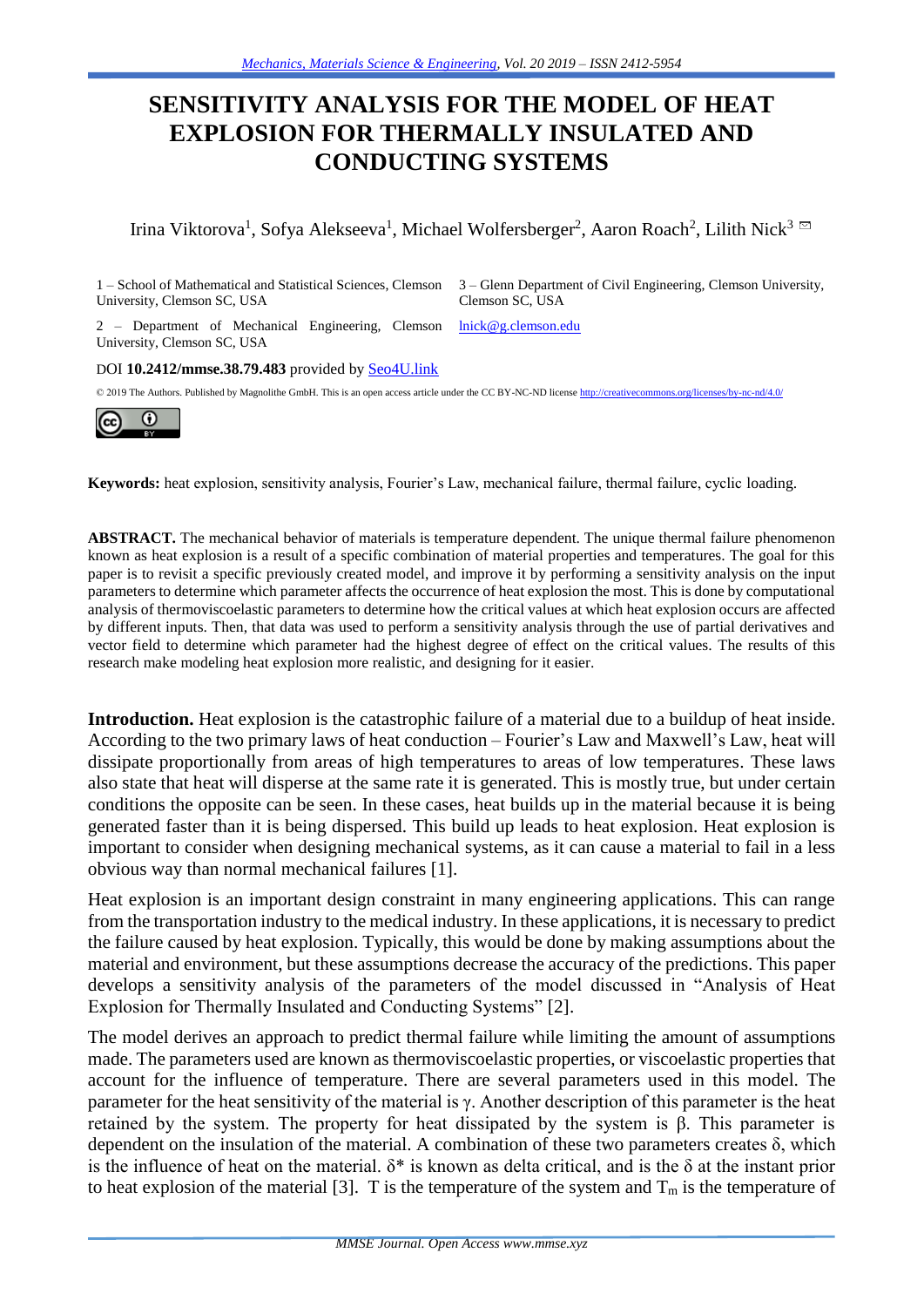the surrounding media. The ratio of these temperatures used in integration is η. These parameters are currently unit-less and will be given more definite meaning in future work.

Sensitivity analysis is a technique used to determine how a set of variables affects an output. This paper shows the sensitivity analysis performed on  $δ^*$ , γ, and β. The purposes of this sensitivity analysis was to determine which material property is the most important factor in heat explosion. The method of partial differentiation was used to determine which material property affected it most greatly.

## **Equations**

Equation (1) is the Fourier modeling equation for heat transfer developed by Viktorova [4].

$$
\delta^* = \left\{ \frac{1+\gamma}{2} \left[ T_m^{\frac{1-\gamma}{2}} \int_{\frac{1}{T_m}}^1 \frac{d\eta}{\sqrt{1-\eta^{1+\gamma}}} \right] \right\} \tag{1}
$$

This equation was used to find the delta critical value, or the heat influence of a material that causes heat explosion. In this equation, heat removal is assumed to be zero.

Equation (2) models this same idea, but in scenarios where β is no longer zero.

$$
\delta^* = \left\{ \frac{1+\gamma}{2} \left[ \int_1^{T_m} \frac{dT}{\sqrt{\left[ T_m^{1+\gamma} - T^{1+\gamma} \right] + \left[ \frac{\beta(1+\gamma)}{2} (T - T_m)(T + T_m - 2) \right]}} \right] \right\}
$$
(2)

This version of the modeling equation is more applicable in situations. This is because in most situations, materials have some sort of cooling method in place to remove heat and therefore prevent or prolong overheating. In these situations, the heat removal parameter cannot be neglected or the resulting predictions will be inaccurate.

Equation (3) and Equation (4) are partial derivative definitions.

$$
f_x(x, y) = \lim_{h \to 0} \frac{f(x+h, y) - f(x, y)}{h}
$$
 (3)

$$
f_x(x, y) = \lim_{h \to 0} \frac{f(x, y+h) - f(x, y)}{h}
$$
 (4)

These partial derivative equations were used in the sensitivity analysis to create a vector field, which revealed which parameters affect the occurrence of heat explosion the most.

### **Results and Discussion**

# **Delta Critical**

**Figure 1** shows delta values based on  $T_m$  for Equation (1). The beta values were set to zero based on the model, and ten different values of gamma were tested. The graphs show that the delta values rise until reaching delta critical, and then decrease as  $T_m$  increases. It also shows that as the gamma values increase, the peaks happen at smaller delta and  $T_m$  values. This is because gamma represents the heat retained by the material. With this increase in heat retained, heat explosion will occur at a lower temperature. These subplots differ from the plots produced in the previous analysis, as the model was found to be undefined at values less than one.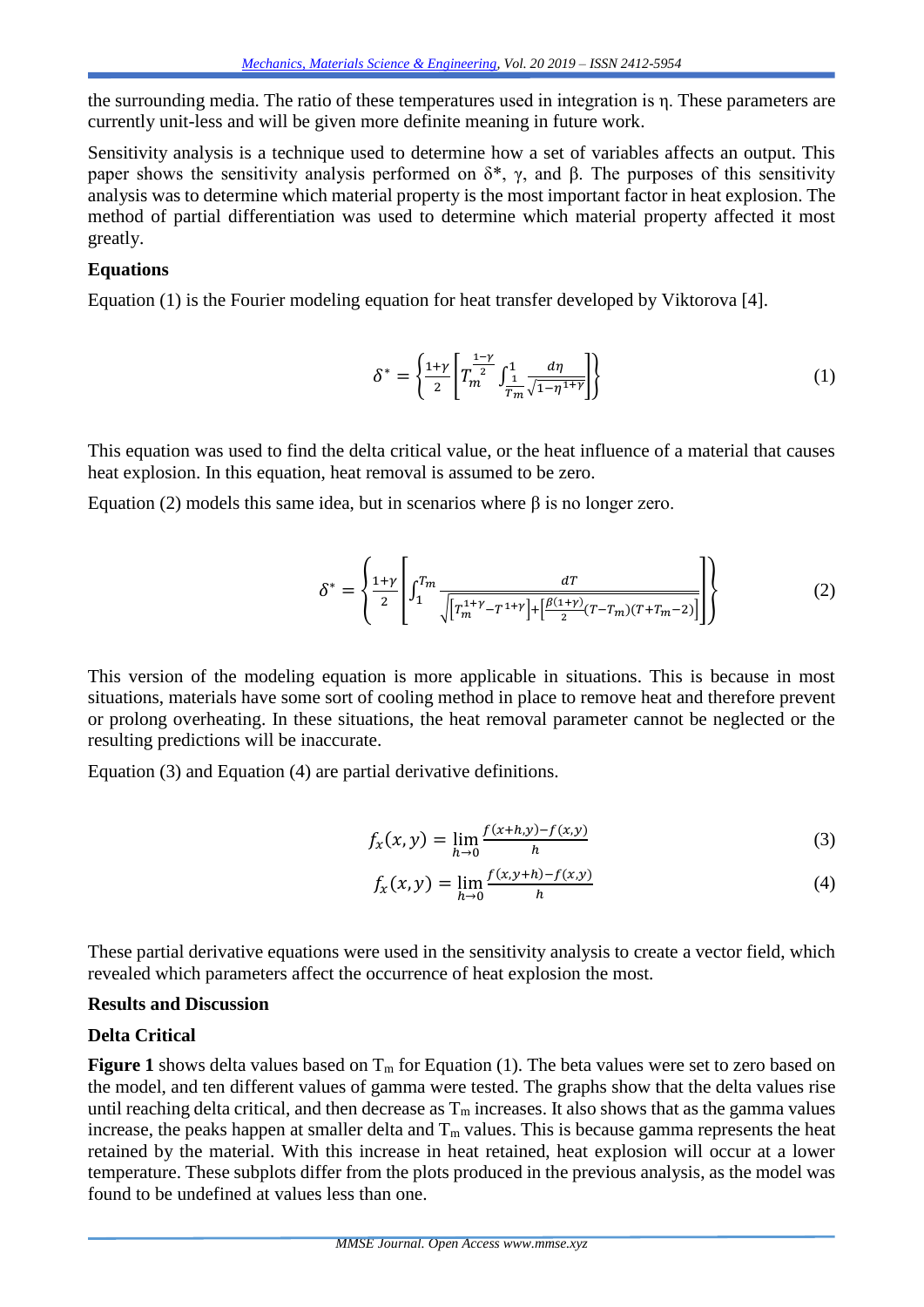# **Delta Critical with Beta**

**Figure 2** shows the tendency of δ\* with respect to β. The graph specifically shows delta critical ratios with respect to beta. Each line is a different value of gamma. The first trend it shows is that as beta increases, the delta critical values also increase. It is also shown that this trend is not linear. This is important because it shows that an increase in heat removal will have a greater increase in delta critical. Thus, a greater heat would be required to reach heat explosion.



*Fig. 1. δ values from Equation (1) verses T<sup>m</sup> on [1,100] at varying values of γ. The peak represents δ\*.*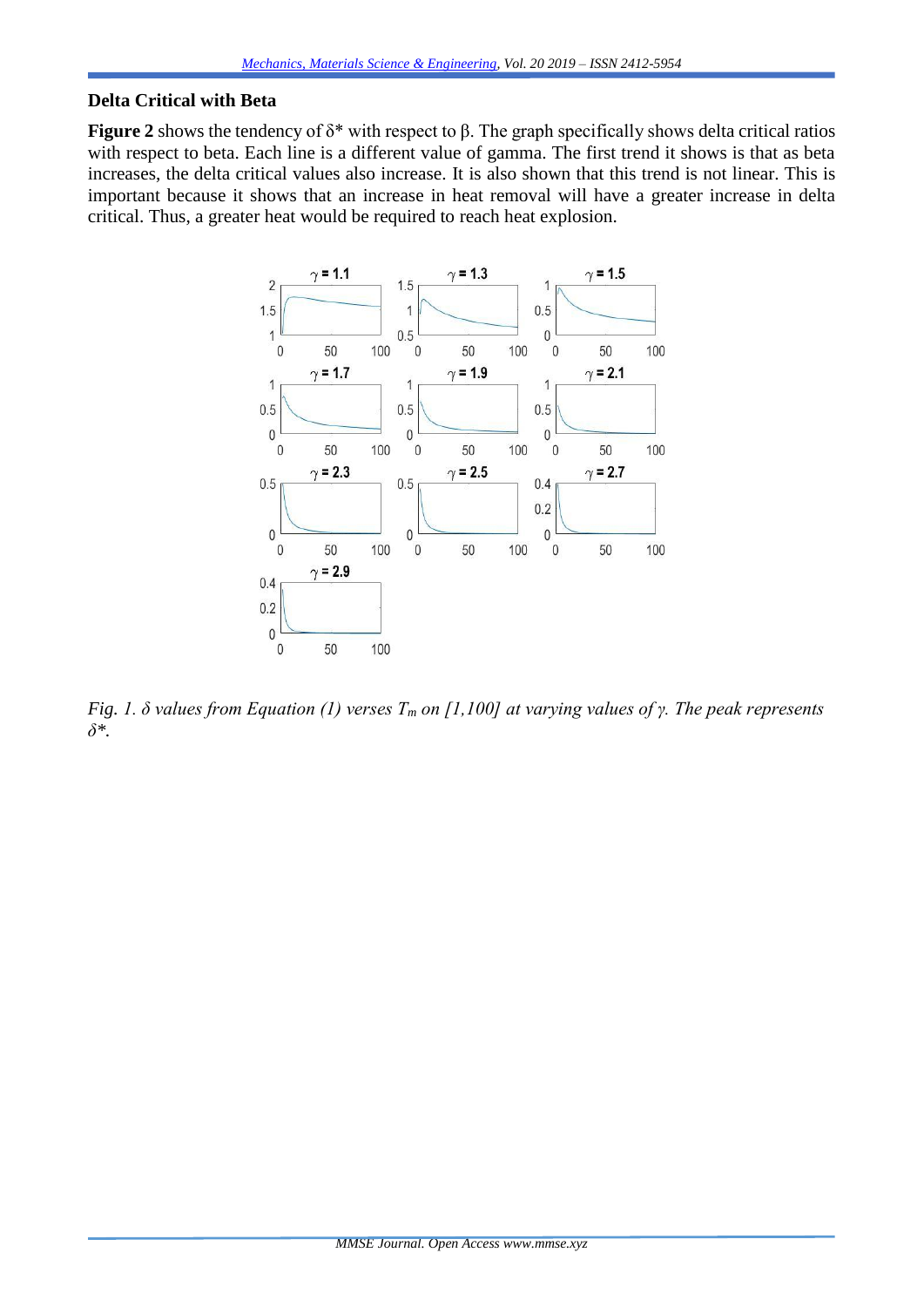

*Fig. 2. δ\* ratios verses β for varying values of γ*

# **Effect of Beta**

**Figure 3** shows that delta critical ratios are higher for high beta values and low gamma values. For larger values of gamma, beta has a small effect on these ratios. For smaller values of gamma, beta has a larger effect. This relationship works conversely for the effect of gamma. This suggests that the effect of heat dissipation affects the heat required for heat explosion more in materials with low heat retention, and less in materials with high heat retention.

### **Sensitivity Analysis**

**Figure 4** shows the results of the sensitivity analysis created using the results from **Figure 3** and Equations (3) and (4). Then, by taking the average of the partial derivatives over the whole interval in the gamma and beta position, it was found that on average gamma impacted the delta critical ratio about 2.29 times more than beta.



*Fig. 3. 3-D model of delta critical ratios*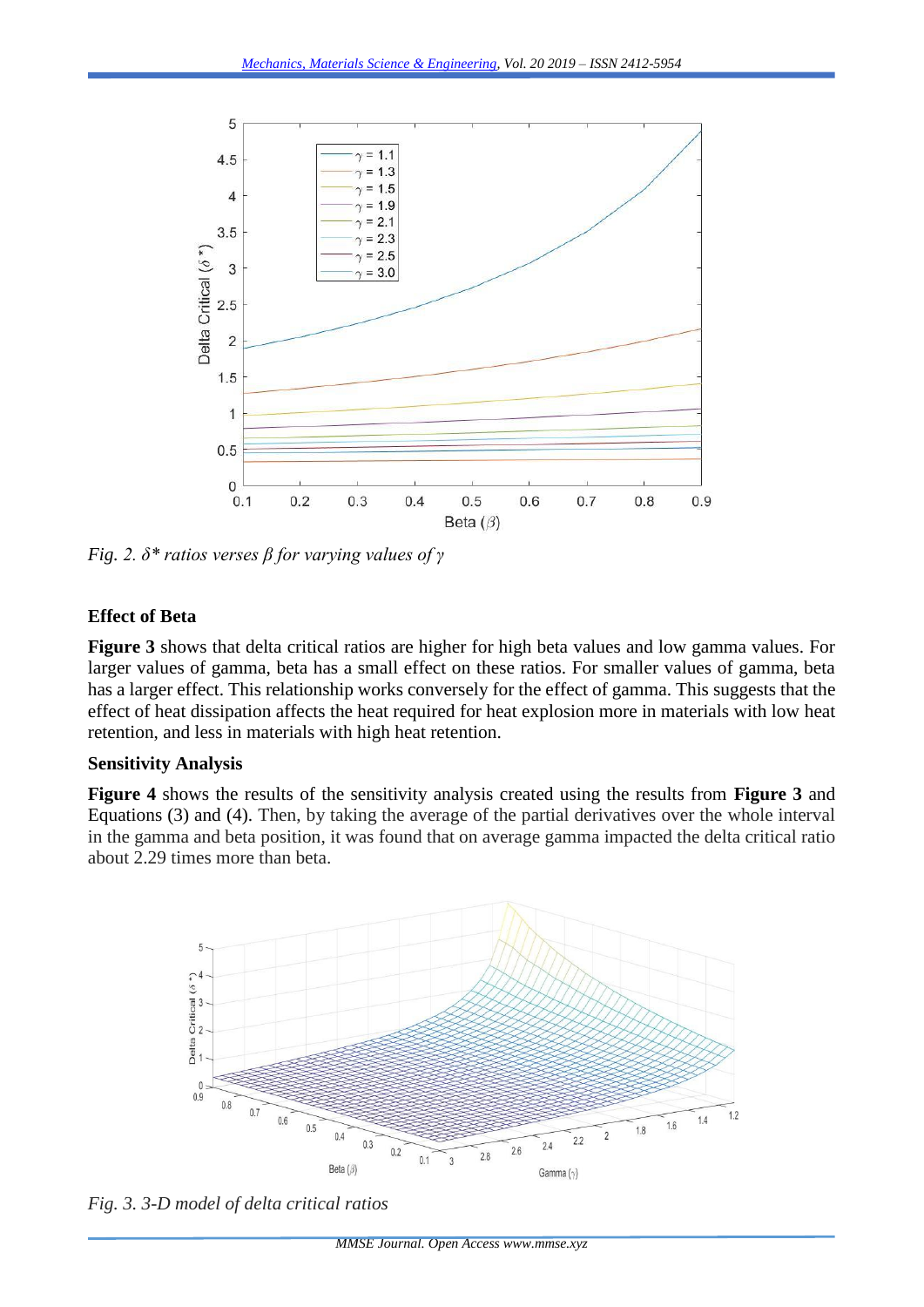

*Fig. 4. Vector field obtained from partial derivatives*

**Summary.** This paper revisits the study done in 2012 and presents a sensitivity analysis of the data. The model presented gives a way of modeling heat explosion based on temperature, heat removal and heat retention. The results of this modeling showed that it is important to consider these factors when designing materials that could be susceptible to heat explosion, and how these properties have an effect on the delta critical at which heat explosion occurs. The sensitivity analysis provided an understanding of which properties have the greatest effect on heat explosion.

An application where this information would be useful is in the use of prosthetics. Vibrations can occur in prosthetic limbs, causing them to heat. Knowing how different material properties affect heat explosion, prosthetics can be designed with built in cooling properties, or made from materials with less heat retention.

The goal of this model and sensitivity analysis is to further develop the understanding of thermal failure due to heat explosion in systems, and to determine which material properties have the greatest degree of effect on the occurrence of heat explosion. The model and analysis presented in this paper does accomplish this to some extent, but a further developed understanding can be produced in further research. The next step in doing this is to develop a model that predicts thermal failure based on Maxwell's laws, and compare it to the model based on Fourier's laws presented in this paper. In comparing the two models, it will be determined which model is more accurate and efficient in predicting heat explosion. Another future development of the model is to develop a physical meaning and dimensions for the material property parameters used. Accomplishing these goals will create a model of heat explosion that is accurate and consistent, and will allow engineers to predict thermal failure when designing systems.

# **Acknowledgements**

We would like to give thanks to Clemson University. Specifically, the College of Engineering, Computing and Applied Sciences, and the School of Mathematical and Statistical Sciences. Without their resources, workspaces, software licensing and facility support, this research would not have been possible.

# **References**

[1] D. Meinkohn, "Heat Explosion Theory and Vibrational Heating of Polymers," International Journal of Heat and Mass Transfer, Vol. 25, No. 4, 1981, pp. 645-648. Doi:10.1016/0017- 9310(81)90008-9